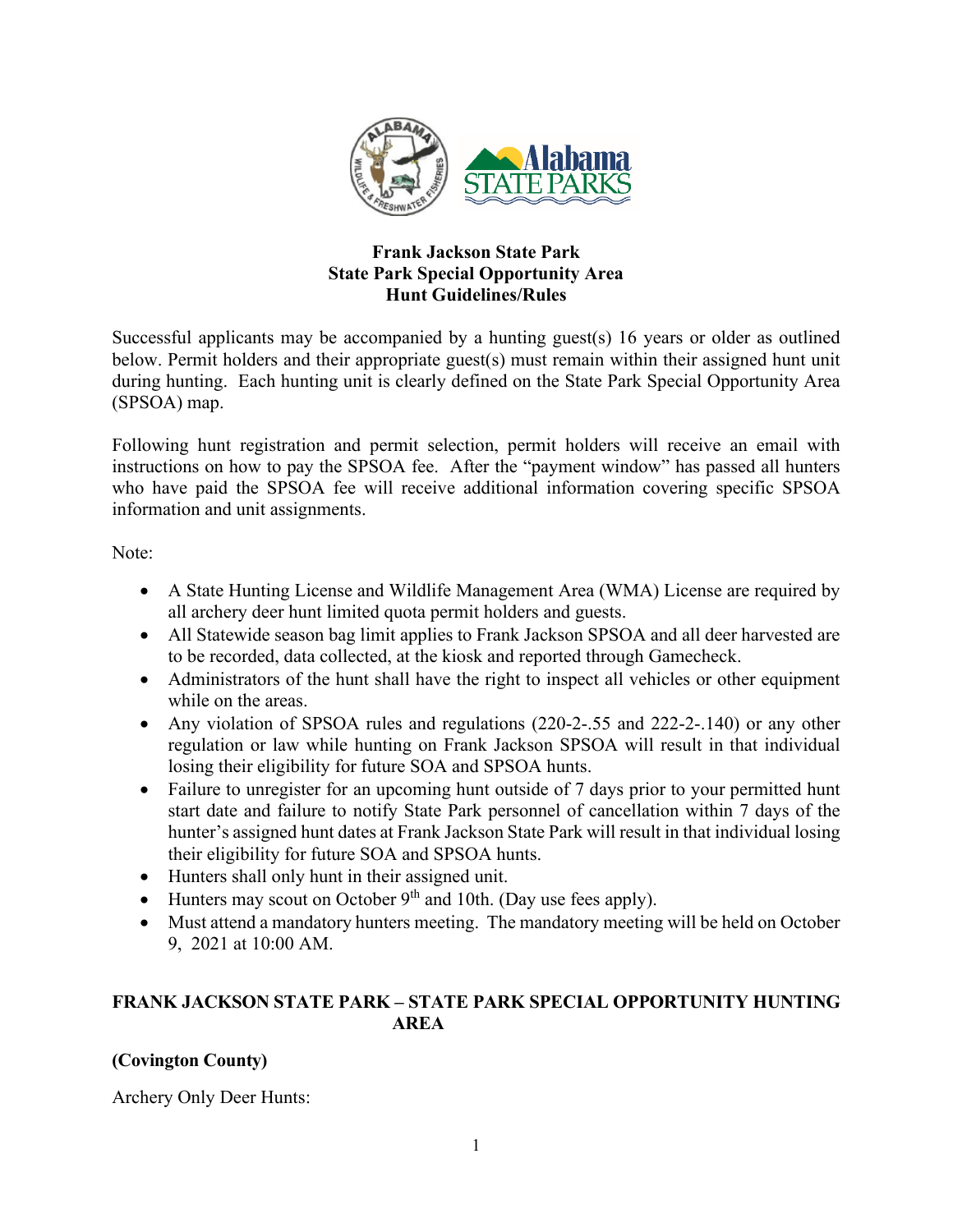It shall be unlawful to hunt on Frank Jackson State Park SPSOA unless selected by random draw for a limited quota permit for specific hunt dates on the assigned hunt unit. The permit holder and one guest may only access and hunt the assigned hunt unit for those permitted times and days. No substitutions will be allowed.

It shall be unlawful for any limited quota permitted hunter to hunt without possessing a daily permit obtained from kiosk self-service box. When obtaining permit, the tear-off stub with number matching daily permit must be filled out and deposited in slot of self-service box. The Observation/Harvest Report portion of the permit is to be retained in possession of hunter until the end of the day. The Observation/Harvest Report portion of the permit is to be filled out and deposited in return slot of the self-service box no later than 1 ½ hours after legal sunset on Days 1-3 of hunt period. On Day 4 the Observation/Harvest Report portion of the permit must be deposited in self-service box by 6:30 PM. The bottom portion of the daily permit should be torn off and placed on your dashboard. A new permit is required for each day hunted.

State Park Special Opportunity Areas (SPSOAs) hunts are a management tool used to reduce the deer population within the park boundaries. The reduction of the deer herd is important in maintaining a balanced and healthy natural community for all flora and fauna. This new SPSOA public hunting opportunity has been created as a partnership between the Wildlife and Freshwater Fisheries and the Alabama State Parks divisions of the ADCNR. Hunters may take a doe daily per Statewide harvest limits and only one antlered buck deer per hunter per permit duration. All deer must be accounted for and data submitted.

Deer hunters are required to record data of harvest date, sex, lactation presence, weight, and antler measurements on provided Observation/Harvest report forms at a SPSOA kiosk. Deer hunters are also required to extract the jawbone and leave it at SPSOA cleaning station.

Hunters are required to email pictures of their harvest to the State Park Natural Resource Section.

## **(Covington County)**

| DEFR: | (Archery) | Stalk Hunting Hunter's Choice:      |
|-------|-----------|-------------------------------------|
|       |           | Hunting Schedule 2021-2022:         |
|       |           | October 21 - October 24, 2021       |
|       |           | October 28 - October 31, 2021       |
|       |           | November 4 – November 7, 2021       |
|       |           | November 11 - November 14, 2021     |
|       |           | November 18 - November 21, 2021     |
|       |           | November 25 - November 28, 2021     |
|       |           | December 2 – December 5, 2021       |
|       |           | December 9 – December 12, 2021      |
|       |           | December 16 - December 19, 2021     |
|       |           | December 30, 2021 - January 2, 2022 |
|       |           | January $6$ – January 9, 2022       |
|       |           |                                     |